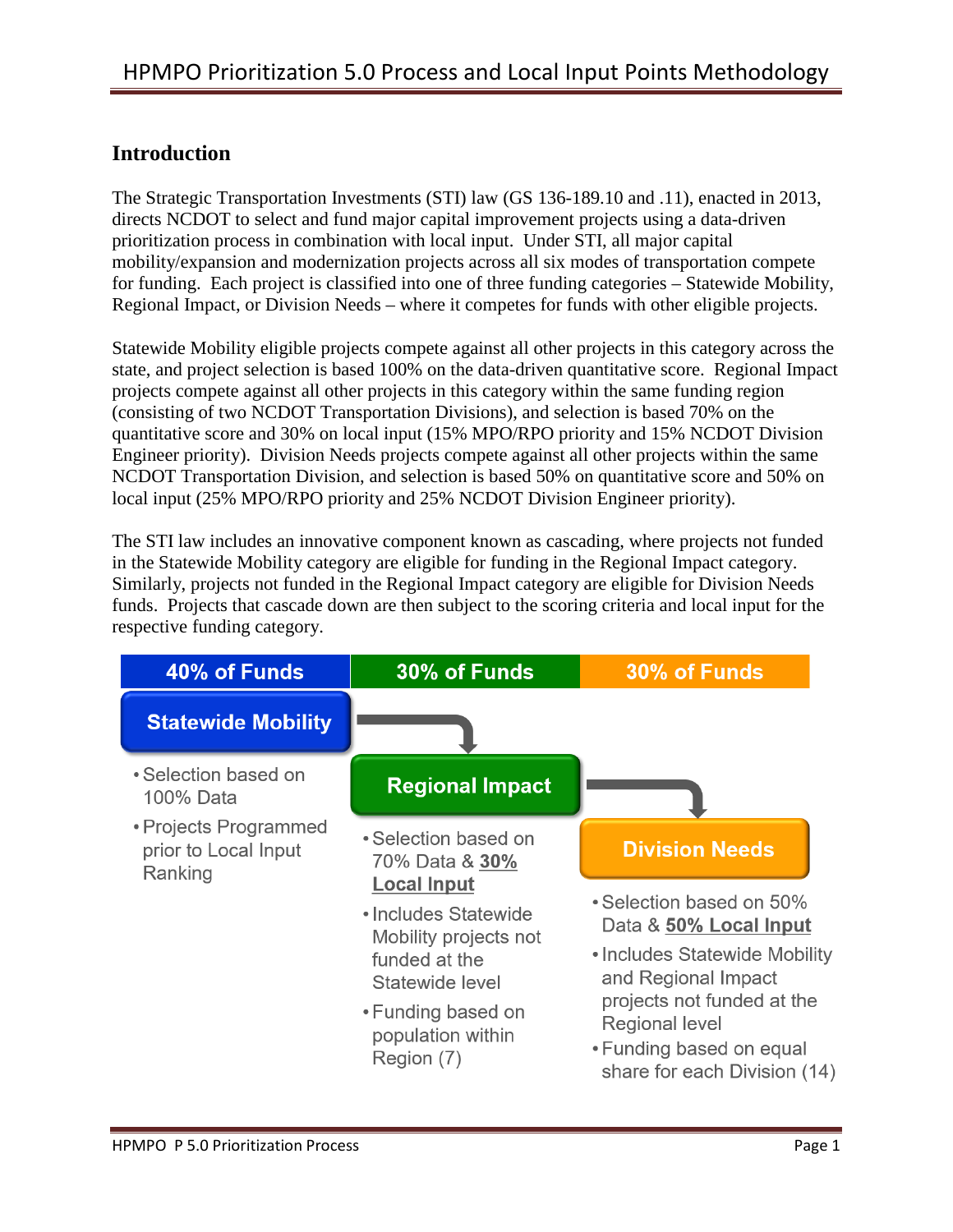| <b>STI Project Eligibility</b> |                                                                                                                                                                                                                 |                                                                              |                                                                        |  |  |  |  |  |
|--------------------------------|-----------------------------------------------------------------------------------------------------------------------------------------------------------------------------------------------------------------|------------------------------------------------------------------------------|------------------------------------------------------------------------|--|--|--|--|--|
| <b>Mode</b>                    | <b>Statewide Mobility</b>                                                                                                                                                                                       | <b>Regional Impact</b>                                                       | <b>Division Needs</b>                                                  |  |  |  |  |  |
| Highway                        | • Interstates (existing $&$<br>future)<br>• NHS routes (as of July<br>1, 2012<br>• STRAHNET Routes<br>• ADHS Routes<br><b>Uncompleted Intrastate</b><br>projects<br><b>Designated Toll</b><br><b>Facilities</b> | Other US and NC Routes                                                       | All County (SR) Routes                                                 |  |  |  |  |  |
| Aviation                       | <b>Large Commercial</b><br>Service Airports (\$500K)<br>cap)                                                                                                                                                    | <b>Other Commercial</b><br>Service Airports not in<br>Statewide (\$300K cap) | All Airports without<br><b>Commercial Service</b><br>$$18.5M$ cap)     |  |  |  |  |  |
| Bicycle-<br>Pedestrian         | N/A                                                                                                                                                                                                             | N/A                                                                          | All projects (\$0 state)<br>funds)                                     |  |  |  |  |  |
| Public<br>Transportation       | N/A                                                                                                                                                                                                             | Service spanning two or<br>more counties (10% cap)                           | All other service,<br>including terminals,<br>stations, and facilities |  |  |  |  |  |
| Ferry                          | N/A                                                                                                                                                                                                             | Ferry expansion                                                              | <b>Replacement vessels</b>                                             |  |  |  |  |  |
| Rail                           | <b>Freight Capacity Service</b><br>on Class I Railroad<br>Corridors                                                                                                                                             | Rail service spanning<br>two or more counties not<br>Statewide               | Rail service not included<br>on Statewide or<br>Regional               |  |  |  |  |  |

Project eligibility for each STI category, as defined in law, is shown below.

MPOs/RPOs and Divisions indicate priority by applying local input points to projects. Each organization receives a baseline of 1,000 local input points, with additional points (up to 2,500) based on population. The HPMPO has a total of 1600 points to apply to projects in the Regional Impact category and a total of 1600 points to apply to projects in the Division Needs category. State law requires NCDOT to approve how each organization will assign points to projects, in a document known as their Local Input Point Methodology.

#### **Regional Impact**

Projects of regional significance will receive 30% of the available revenue. Projects on this level

compete within specific regions made up of two NCDOT Transportation Divisions. The map to the right shows the funding regions and divisions. For example, Region D consists of Divisions 7 and 9, and Region E consists of Divisions 8 and 10.

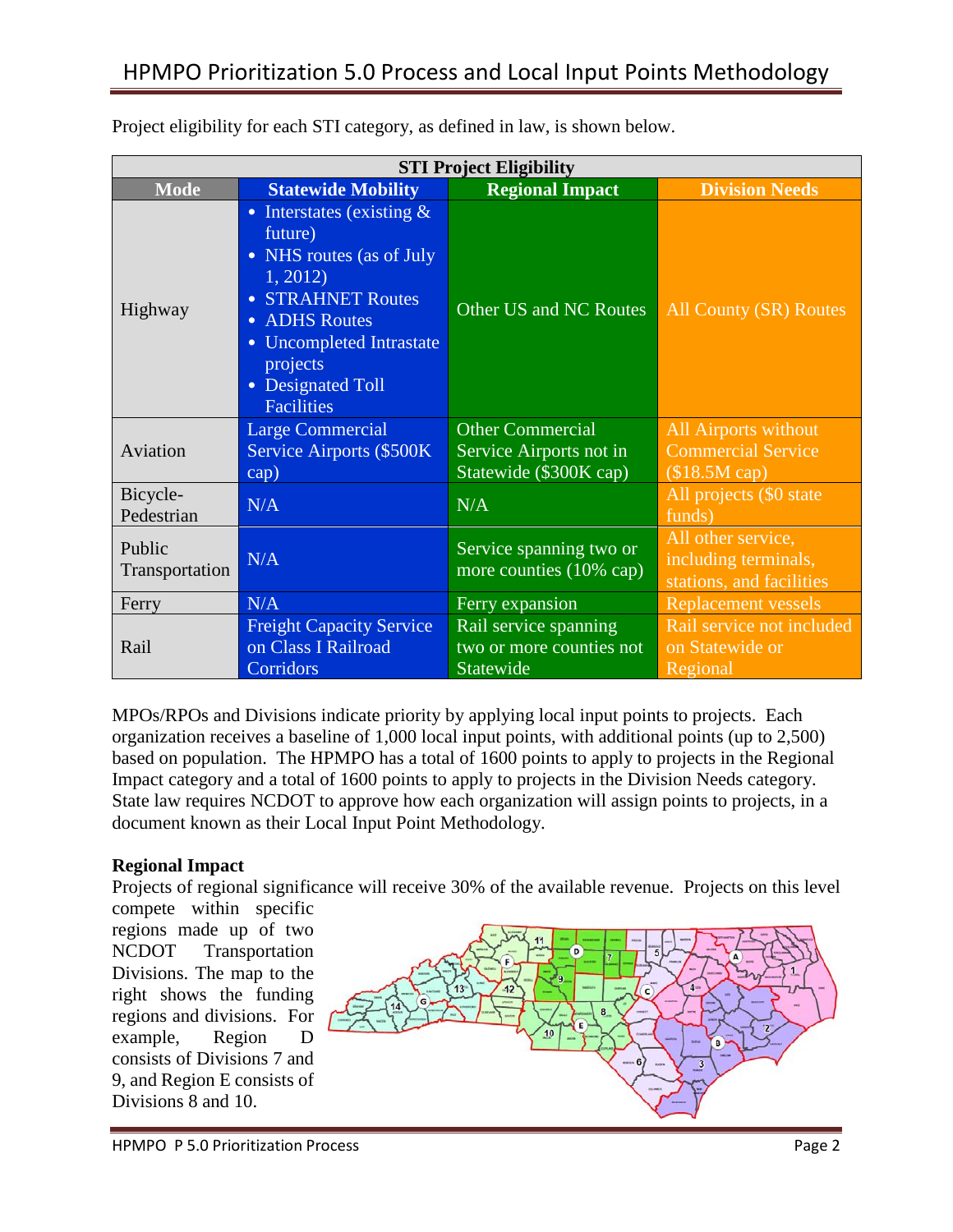# HPMPO Prioritization 5.0 Process and Local Input Points Methodology

NCDOT will select applicable projects for funding using two weighted factors. Data is the first weighted factor and will comprise 70% of the decision-making process. Local rankings by area planning organizations and the NCDOT Highway Divisions is the second weighted factor and will round out the remaining 30% at this level.

#### **Division Impact**

Projects in this category will receive 30% of the available revenue, shared equally over NCDOT's 14 Transportation Divisions, shown above. The department will program projects based 50% on data and 50% on local rankings.

### **Description of Criteria and Weights**

NCDOT requires that each MPO rank all modes of transportation including highway, bike, pedestrian, public transportation, ferry, rail, and aviation.

As mentioned earlier, project scoring is determined by two weighted factors. First, projects are scored by a data driven quantitative process which counts as 70 percent of the overall project score for Regional Impact projects and 50 percent of the overall project score for Division Needs projects. Second, Local Input Points will make up the remaining 30 percent of the Regional Impact project scores (15% from the HPMPO and 15% from the local Division) and 50 percent of the Division Needs project scores (25% from the HPMPO and 25% from the local Division) as shown in the two pie charts below.

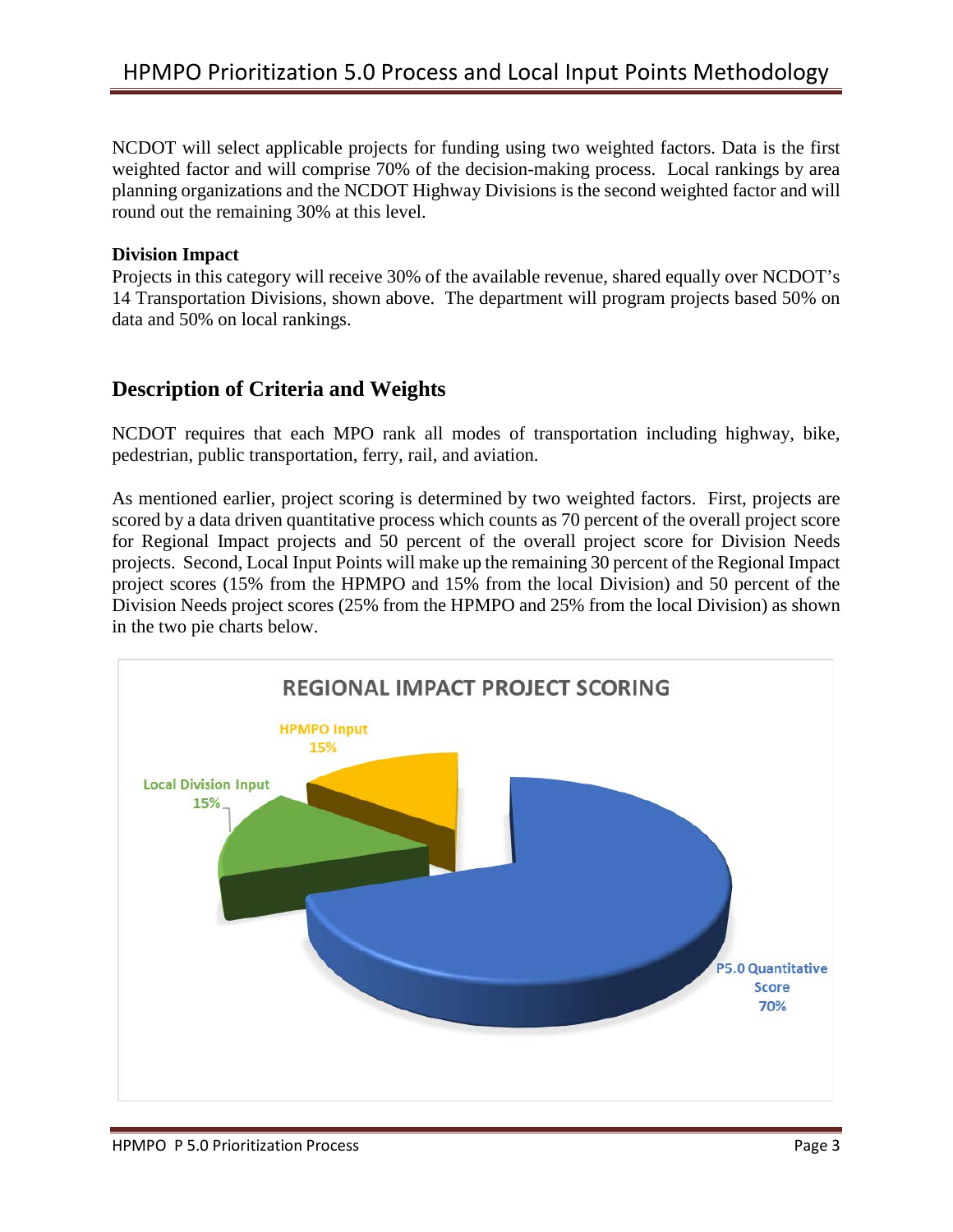

In determining HPMPO local input scores for Regional Impact projects and Division Needs projects (the portions shaded in orange in the two charts above), the HPMPO will use two qualitative criteria. The two qualitative criteria used to achieve the HPMPO local input score are Local/Regional Plan Consistency and a Transportation Advisory Committee (TAC) dot voting exercise. The TAC is the decision-making body for the HPMPO. The maximum total score for these two criteria will be 100.

#### **Local/Regional Plan Consistency**

The first qualitative criteria for the HPMPO local input score is Local/Regional Plan Consistency. A project can receive up to 50 points depending on plan consistency as shown in the table below. Plan consistence is achieved if the project is included in a local or regional plan. Examples of a local plan would be a pedestrian or bike plan adopted by a municipality or a locally coordinated transit plan. The available points will be the same for Regional Impact projects and Division Needs Projects.

| Local / Regional Plan Consistency Criteria (50 pts max) |                    |                                  |                            |  |  |  |  |  |  |  |
|---------------------------------------------------------|--------------------|----------------------------------|----------------------------|--|--|--|--|--|--|--|
|                                                         |                    |                                  |                            |  |  |  |  |  |  |  |
| <b>No Plan</b>                                          | <b>Local Plan</b>  |                                  |                            |  |  |  |  |  |  |  |
| Consistancy                                             | <b>Consistancy</b> | <b>Regional Plan Consistancy</b> |                            |  |  |  |  |  |  |  |
|                                                         |                    | Comprehensive                    | Metropolitan               |  |  |  |  |  |  |  |
|                                                         |                    | <b>Transportation Plan</b>       | <b>Transportation Plan</b> |  |  |  |  |  |  |  |
|                                                         |                    | (CTP)                            | (MTP)                      |  |  |  |  |  |  |  |
|                                                         |                    | 30                               | 50                         |  |  |  |  |  |  |  |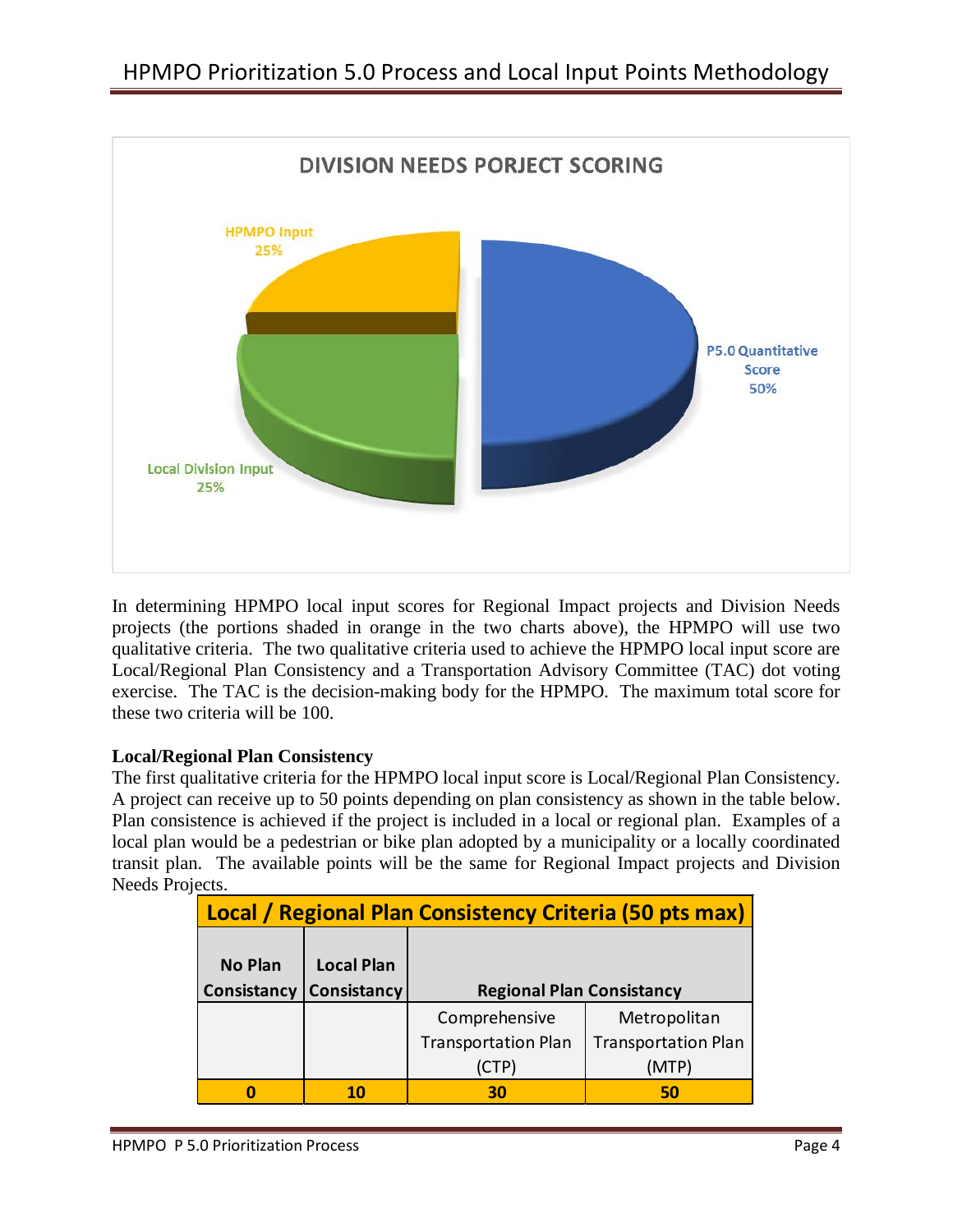#### **HPMPO qualitative dot-voting procedure**

The second qualitative criteria for the HPMPO local input score is the TAC dot-voting process. Before the dot-voting process begins staff will give each voting TAC member a dot-voting worksheet. The TAC member will identify which projects they intend to vote for and the number of votes for each project. Once all TAC members vote, the worksheets will be turned in and kept as a record of that TAC members vote.

Each transportation mode will be voted on separately. Each voting member will be given 10 dots for each mode. Each member may vote for as many projects as they wish, however, they shall only place a maximum of five dots on any one project. Once the dot voting process is complete, staff will calculate the number of dots assigned to each project and develop a ranked project list by number of dots on each project. The table to the right demonstrates how the voting process points will be assigned. The project with the highest number of dots and therefore the highest-ranking project will receive a score of 50. The project with the next highest number of dots will receive a score of 48. This will continue for each subsequent project until there are no additional points to be awarded. If there is a tie in the number of dots allocated to multiple projects then the project with the highest ranking from NCDOT 's quantitative score will get the higher amount of points. Part two of the ranking process will count 50 percent of the HPMPO local score.

### **Point Assignment Process**

The maximum number of points that can be allocated to any one project is 100. HPMPO will allocate the maximum (100) points to 16 projects for the Regional Impact and Division Needs. Once scoring for the HPMPO qualitative criteria is complete, staff will add the score from Local/Regional Plan Consistency and the score from the TAC dot-voting procedure to get the HPMPO score for each project. HPMPO staff will then add the HPMPO project score to the P5.0 quantitative

score to get a total project score. The HPMPO will allocate the maximum points (100) to the highest-ranking project in the modes of highway, bike and pedestrian, rail, and aviation. HPMPO staff and the TCC will then allocate the remaining points to projects based on the total project score regardless of mode.

Any justification/rationale for point assignments made by the TAC which deviate from this local methodology will be placed on the MPO website.

| <b>TAC Dot Voting</b>   | Score on a 50           |  |  |  |  |  |  |
|-------------------------|-------------------------|--|--|--|--|--|--|
| Rank                    | <b>Point Scale</b>      |  |  |  |  |  |  |
| $\overline{1}$          | 50                      |  |  |  |  |  |  |
| $\overline{\mathbf{c}}$ | 48                      |  |  |  |  |  |  |
| 3                       | 46                      |  |  |  |  |  |  |
| 4                       | 44                      |  |  |  |  |  |  |
| 5                       | 42                      |  |  |  |  |  |  |
| 6                       | 40                      |  |  |  |  |  |  |
| $\overline{7}$          | 38                      |  |  |  |  |  |  |
| 8                       | 36                      |  |  |  |  |  |  |
| 9                       | 34                      |  |  |  |  |  |  |
| 10                      | 32                      |  |  |  |  |  |  |
| 11                      | 30                      |  |  |  |  |  |  |
| 12                      | 28                      |  |  |  |  |  |  |
| 13                      | 26                      |  |  |  |  |  |  |
| 14                      | 24                      |  |  |  |  |  |  |
| 15                      | 22                      |  |  |  |  |  |  |
| 16                      | 20                      |  |  |  |  |  |  |
| 17                      | 18                      |  |  |  |  |  |  |
| 18                      | 16                      |  |  |  |  |  |  |
| 19                      | 14                      |  |  |  |  |  |  |
| 20                      | 12                      |  |  |  |  |  |  |
| 21                      | 10                      |  |  |  |  |  |  |
| 22                      | 8                       |  |  |  |  |  |  |
| 23                      | 6                       |  |  |  |  |  |  |
| 24                      | $\overline{\mathbf{4}}$ |  |  |  |  |  |  |
| 25                      | $\overline{2}$          |  |  |  |  |  |  |
| 26 and lower            | 0                       |  |  |  |  |  |  |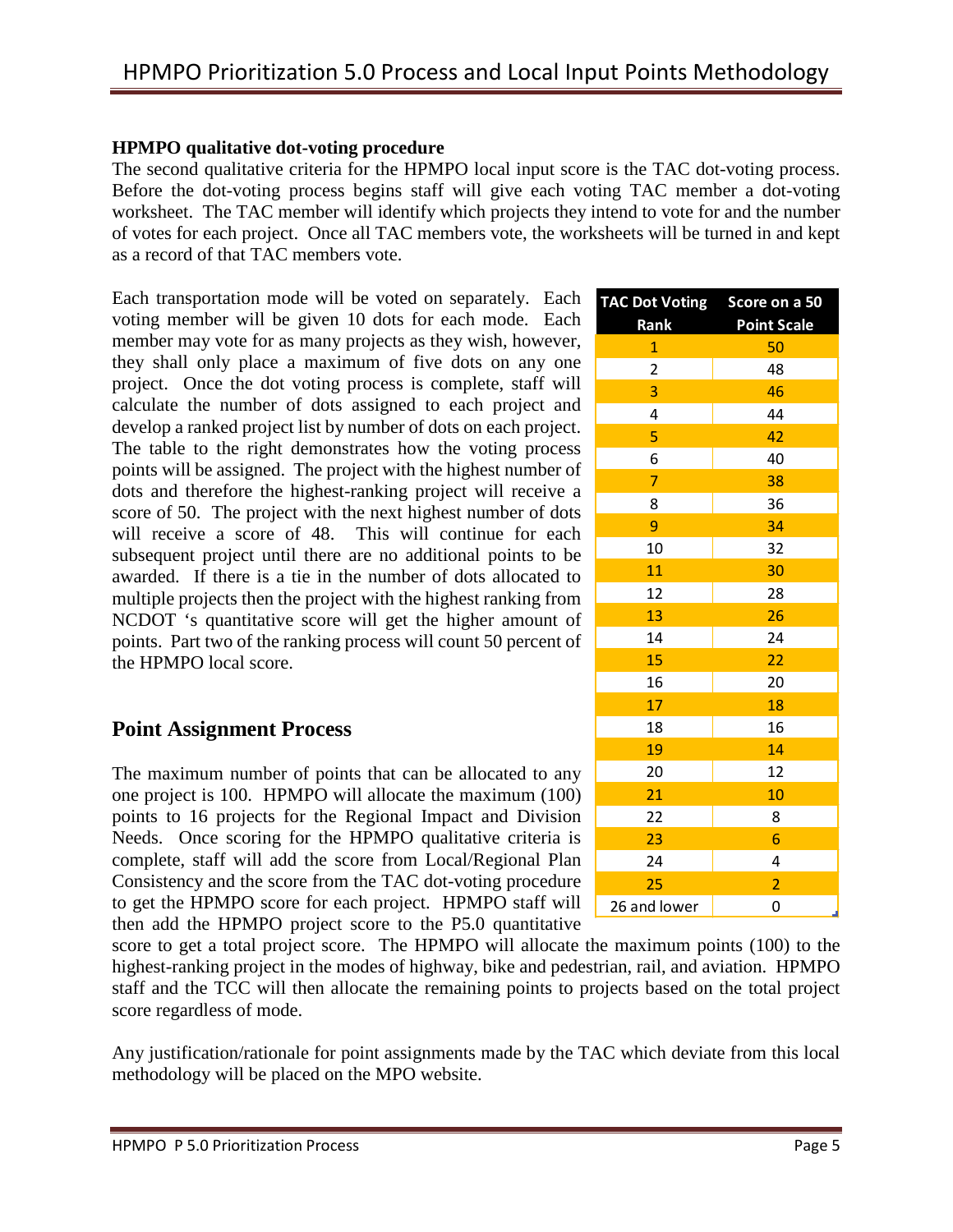The HPMPO is in a portion of four counties and three NCDOT Divisions, as well as adjacent to three MPOs, and two RPOs. It is essential that coordination meetings between the HPMPO, Divisions 7, 8, 9, the Winston-Salem MPO, the Greensboro MPO, the Cabarrus Rowan MPO, the Piedmont Triad RPO, and the NW Piedmont RPO take place to ensure projects receive the maximum amount of local input points possible.

### **Total Score and Project Ranking Approach**

The table below illustrates how a general highway project in the High Point MPO is scored and local input points allocated. For this example, the project is also located in Highway Division 7. As you can see below, NCDOT uses the P5.0 quantitative scoring to produce a score of 51.28 for the project which counts as 70% of the total project score highlighted in blue in the table. Next, NCDOT Division 7 allocates 100 of their local input points to this project. Because Division input at the Regional Impact tier counts as 15%, the 100 local input points is calculated to 15 points highlighted in green in the table. The HPMPO then scores the project using the two qualitative criteria described earlier in this document, highlighted in light orange in the table. The HPMPO score for the project is 96 and for this example is the highest ranked highway project. The HPMPO then allocates 100 local input points to the project. The HPMPO local input also counts as 15% of the total project score at the Regional Impact tier and the 100 HPMPO local input points is calculated to 15 points as highlighted in the darker orange in the table. These three scores, 51.28, 15, and 15 are then combined for a total project score for this highway project of 81.28.

| <b>HPMPO PROJECT SCORING EXAMPLE FOR A REGIONAL IMPACT PROJECT</b>                                                      |                              |                                  |              |                  |  |  |  |
|-------------------------------------------------------------------------------------------------------------------------|------------------------------|----------------------------------|--------------|------------------|--|--|--|
|                                                                                                                         | Local Input<br><b>Points</b> | Percent of<br><b>Total Score</b> | <b>Score</b> |                  |  |  |  |
| <b>NCDOT</b><br>Regional P5.0 Quantitative Score                                                                        |                              |                                  | 70%          | 51.28            |  |  |  |
| <b>NCDOT Division (Local Division Input</b><br>Points) (Project is allocated 100 local input<br>points by the Division) |                              | <b>100</b>                       | 15%          | $100*.15=$<br>15 |  |  |  |
| <b>HPMPO</b>                                                                                                            |                              |                                  |              |                  |  |  |  |
| Local/Regional Plan Consistancy -<br>Maximum 50 points (Project is in the MTP)                                          | 50                           |                                  |              |                  |  |  |  |
| <b>TAC Local Priority Points - Maximum 50</b><br>points (Project is second in the dot-                                  |                              |                                  |              |                  |  |  |  |
| voting exercise)                                                                                                        | 48                           |                                  |              |                  |  |  |  |
| <b>HPMPO Project Score</b>                                                                                              | 98                           |                                  |              |                  |  |  |  |
| <b>HPMPO Local Input Points (100 local input</b>                                                                        |                              |                                  |              | $100^*$ .15=     |  |  |  |
| points because a score of 96 is the highest                                                                             |                              | <b>100</b>                       | <b>15%</b>   | 15               |  |  |  |
| scoring highway project)                                                                                                |                              |                                  |              |                  |  |  |  |
| <b>TOTAL PROJECT SCORE</b>                                                                                              |                              |                                  |              | 81.28            |  |  |  |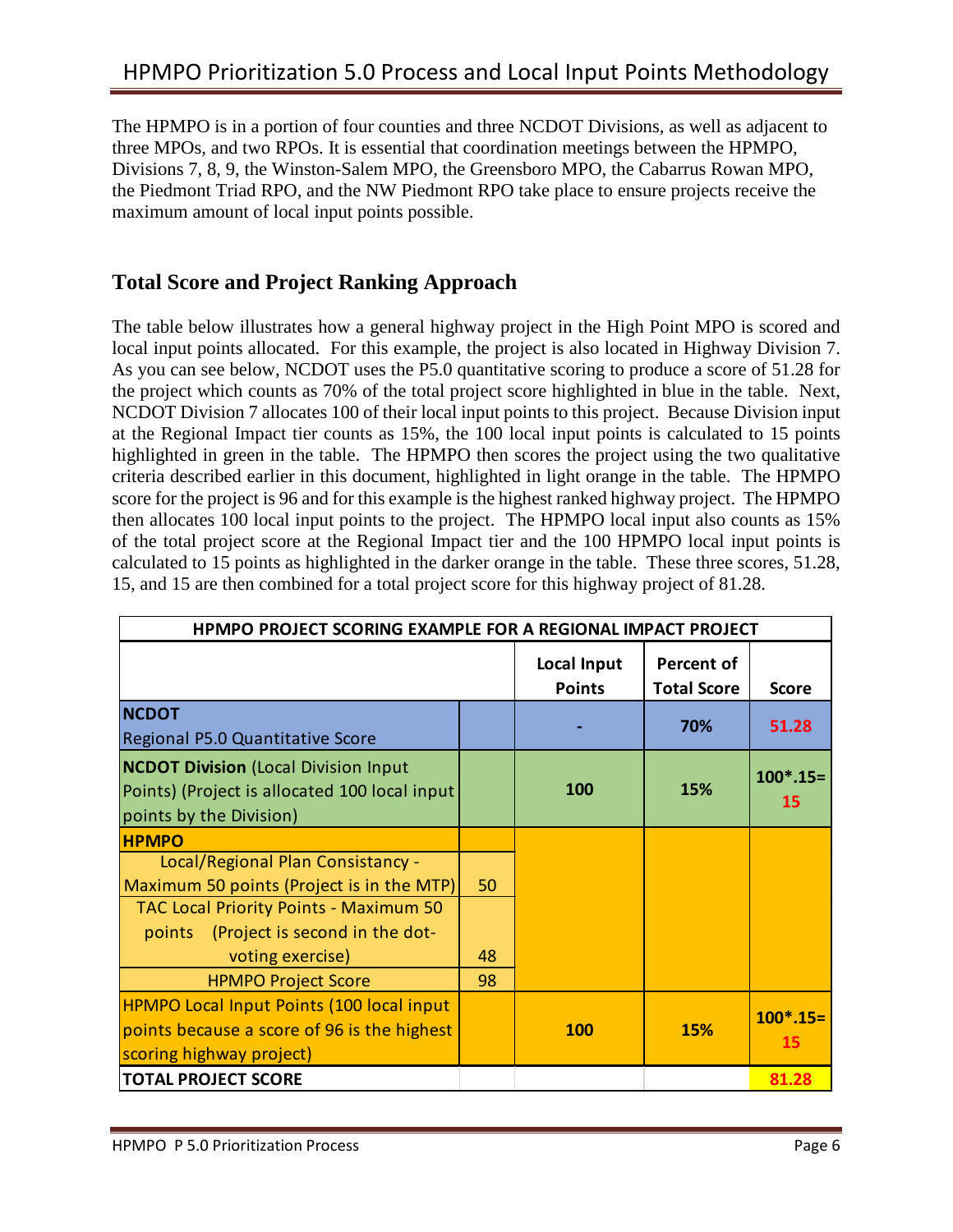## **Material Sharing**

All information related to the NCDOT and the HPMPO Prioritization Process can be found on the HPMPO website at

<https://www.highpointnc.gov/300/Project-Prioritization-Process-SPOT>

### **Schedule and Public Outreach**

The HPMPO will conduct a 30-day public review and comment period on the Local Input Point Assignment for projects in the Regional Impact and Division Needs categories. The public review and comment period will be advertised in all local newspapers as well as local access public television. Any comments received during this period will be presented to the TAC for their consideration before approving the final Local Input Points for Regional Impact and Division Needs projects. There will also be one public meeting held during the public review and comment period. After the public review and comment period, prior to the TAC acting on the Local Input Point Assignments, a public hearing will be scheduled and advertised.

Local input points will be assigned to the priority projects list according to this approved point assignment process. Any comments received during the public review and comment period will be considered before the TAC approves the final Local Input Point Assignments. Any changes to the schedule will be posted on the MPO website. Below are key dates in the prioritization process.